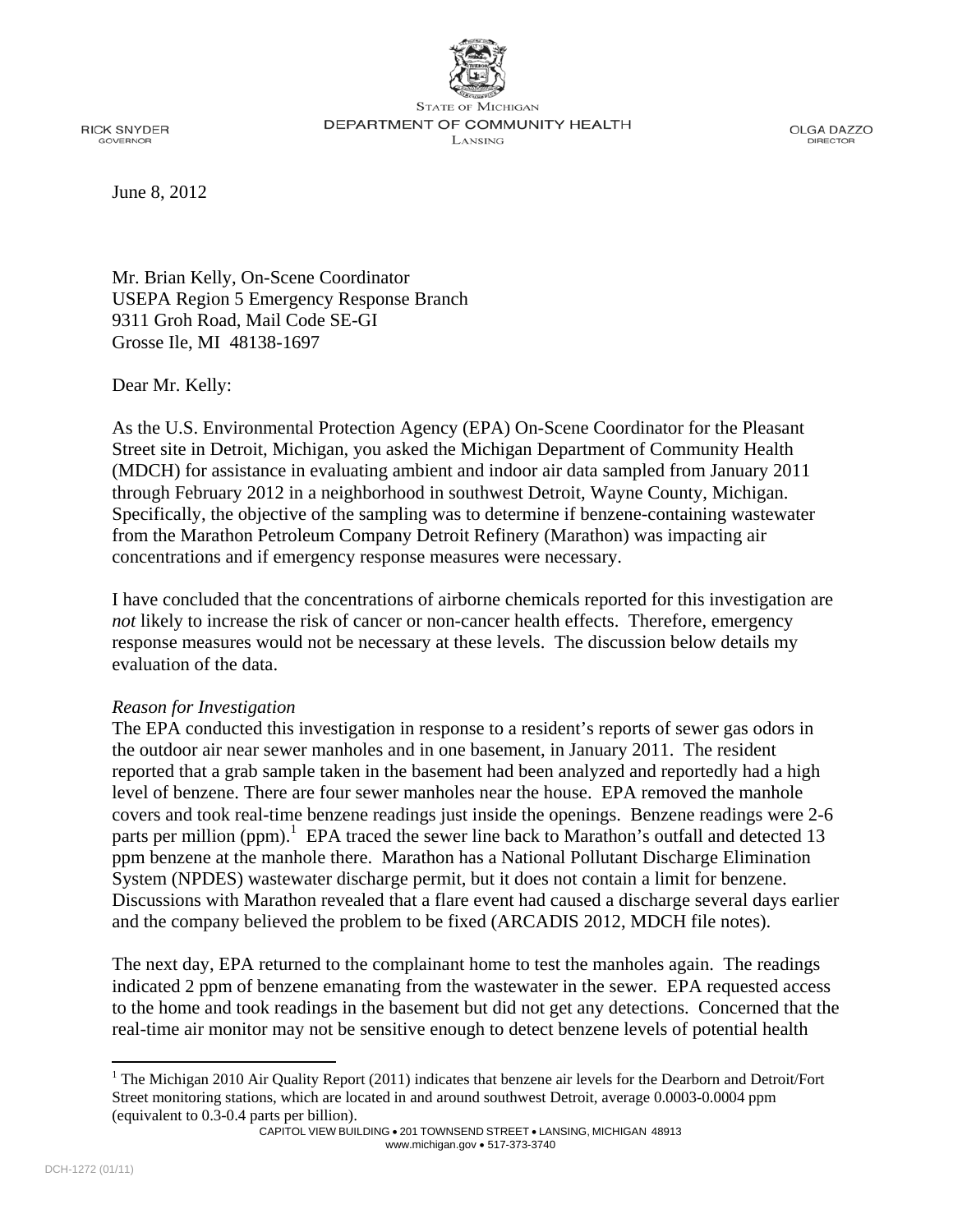concern, EPA conducted follow-up 24-hour testing inside the home, using SUMMA canisters and the TO-15 analytical method. This testing revealed indoor air concentrations of benzene at 8-12 parts per billion (ppb; MDCH file notes). The Agency for Toxic Substances and Disease Registry (ATSDR) Minimal Risk Levels (MRLs) for benzene in air are 3, 6, and 9 ppb for chronic, intermediate, and acute exposures, respectively (ATSDR 2012). The investigation revealed that the home's sewer trap, which would normally prevent vapors from the sewer from entering indoor air, was broken. MDCH recommended that the residents of the home (two adults) be relocated until corrective measures could be taken. Marathon provided for alternative housing for the residents while having the sewer trap repaired.

Based on the situation in and around the complainant's house, EPA, along with Marathon and local and state agencies, developed a plan to correct the discharge from Marathon, provide indoor air testing and sewer trap inspections for area residents, and monitor the ambient air near the manholes for volatile organic compounds, including benzene (ARCADIS 2012, MDCH file notes).

## *Wastewater Effluent from Marathon*

Marathon diverted its wastewater effluent from entering the sewer until the nature of the problem could be identified and corrected. In February 2011, Marathon began working on improvements to its wastewater treatment. Monitoring data from February 2011 through March 2012 for benzene concentrations in influent and effluent indicate that the carbon beds and peroxide system were reducing benzene concentrations in the wastewater to non-detect levels (less than 1 ppb; ARCADIS 2012; EPA 2011-2012).

## *Additional Indoor Air Testing and Sewer Trap Inspections*

Other area residents were given the opportunity to have their sewer traps checked and their indoor air screened for benzene. Thirty-four out of 38 inspected homes had working traps; the traps in the remaining four houses were plugged. Seventeen of the homes, including the original complainant's, had SUMMA canisters placed in them as well as in their yards to determine levels of benzene. One home had a detection of 6 ppb benzene but the resident refused further intervention and the sewer trap was not inspected. Therefore, the source of the benzene in that home is not known. The original complainant's home had no exceedances of the MRLs following the initial investigation there. The rest of the homes' SUMMA results did not exceed the MRLs. When detected, ambient benzene levels were usually less than indoor levels (ARCADIS 2012).

## *Ambient Air Near Manholes2*

 $\overline{a}$ 

EPA selected four manhole locations near the Pleasant Street area for ambient air testing, choosing areas where people would be expected to pass by the manhole and sampling at breathing-zone height. Based on its internal guidance, EPA conducted the sampling on days when winds were expected to be less than seven miles per hour. Along with the four manhole locations, EPA also placed SUMMAs at upwind locations to obtain background air concentrations. This 24-hour air testing was conducted monthly from March 2011 through February 2012 (EPA 2011-2012; MDCH file notes). Note that the sampling frequency (once a

 $2$  Although the EPA investigation focused on benzene, MDCH evaluated data for all chemicals that were detected.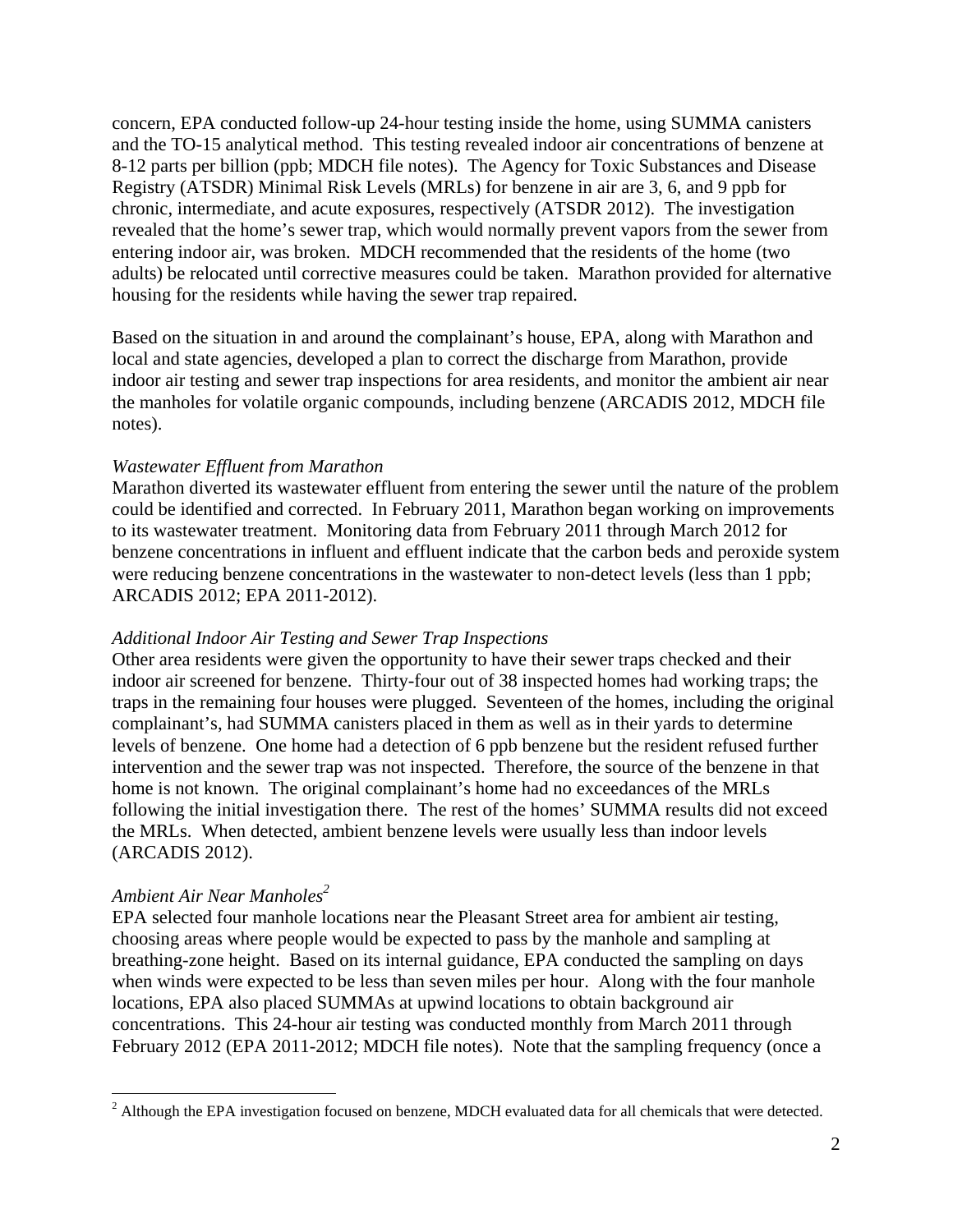month) is less than that done by MDEQ in its air monitoring network. More frequent sampling may have characterized short-term and long-term ambient air impacts more clearly.

Out of the approximately 60 chemicals detectable by the TO-15 method, 37 were detected at some point during the ambient air sampling (ARCADIS 2012; EPA 2011-2012). Those chemicals were:

| 1,1,1-Trichloroethane  | Carbon tetrachloride    | Methylene Chloride     |
|------------------------|-------------------------|------------------------|
| 1,2,4-Trimethylbenzene | Chloroform              | Naphthalene            |
| 1,3,5-Trimethylbenzene | Chloromethane           | n-Heptane              |
| 1,4-Dioxane            | cis-1,2-Dichloroethene  | n-Hexane               |
| 2-Butanone             | Cyclohexane             | o-Xylene               |
| 2-Hexanone             | Dichlorodifluoromethane | Propene                |
| 2-Propanol             | Ethanol                 | <b>Styrene</b>         |
| 2,2,4-Trimethylpentane | Ethyl acetate           | Tetrachloroethene      |
| 4-Methyl-2-pentanone   | Ethylbenzene            | Tetrahydrofuran        |
| 4-Ethyltoluene         | Isopropylbenzene        | Toluene                |
| Acetone                | $m&p$ -Xylene           | Trichloroethene        |
| Benzene                | Methyl methacrylate     | Trichlorofluoromethane |
| Carbon disulfide       |                         |                        |

MDCH compared the results of the detected chemicals to several health-protective screening levels, shown in Table 1.

Ten chemicals detected at the manholes exceeded their most protective screening level in at least one sampling location on at least one occasion: benzene, 1,2,4-trimethylbenzene, 1,3,5 trimethylbenzene, carbon tetrachloride, m&p-xylene, methylene chloride, naphthalene, o-xylene, tetrachloroethene, and trichloroethene (Table 2, attached). Five of those chemicals, and one additional chemical, exceeded their screening levels in background samples: benzene, 1,2,4 trimethylbenzene, methylene chloride, tetrachloroethene, tetrahydrofuran, and trichloroethene (Table 2; ARCADIS 2012; EPA 2011-2012).

Most of the chemicals that exceeded their screening levels did so sporadically and/or were not consistently present among the four sampling locations. This suggests that the source was not the sewer but, instead, something unique to the sampling date and location. For instance, field notes recorded during the sampling events indicated times when there was increased vehicle activity, which could increase air concentrations of benzene and other petroleum-related compounds during the higher activity times (EPA 2011-2012).

Three chemicals exceeded their most protective screening levels fairly consistently and are discussed further here: benzene, methylene chloride and trichloroethene.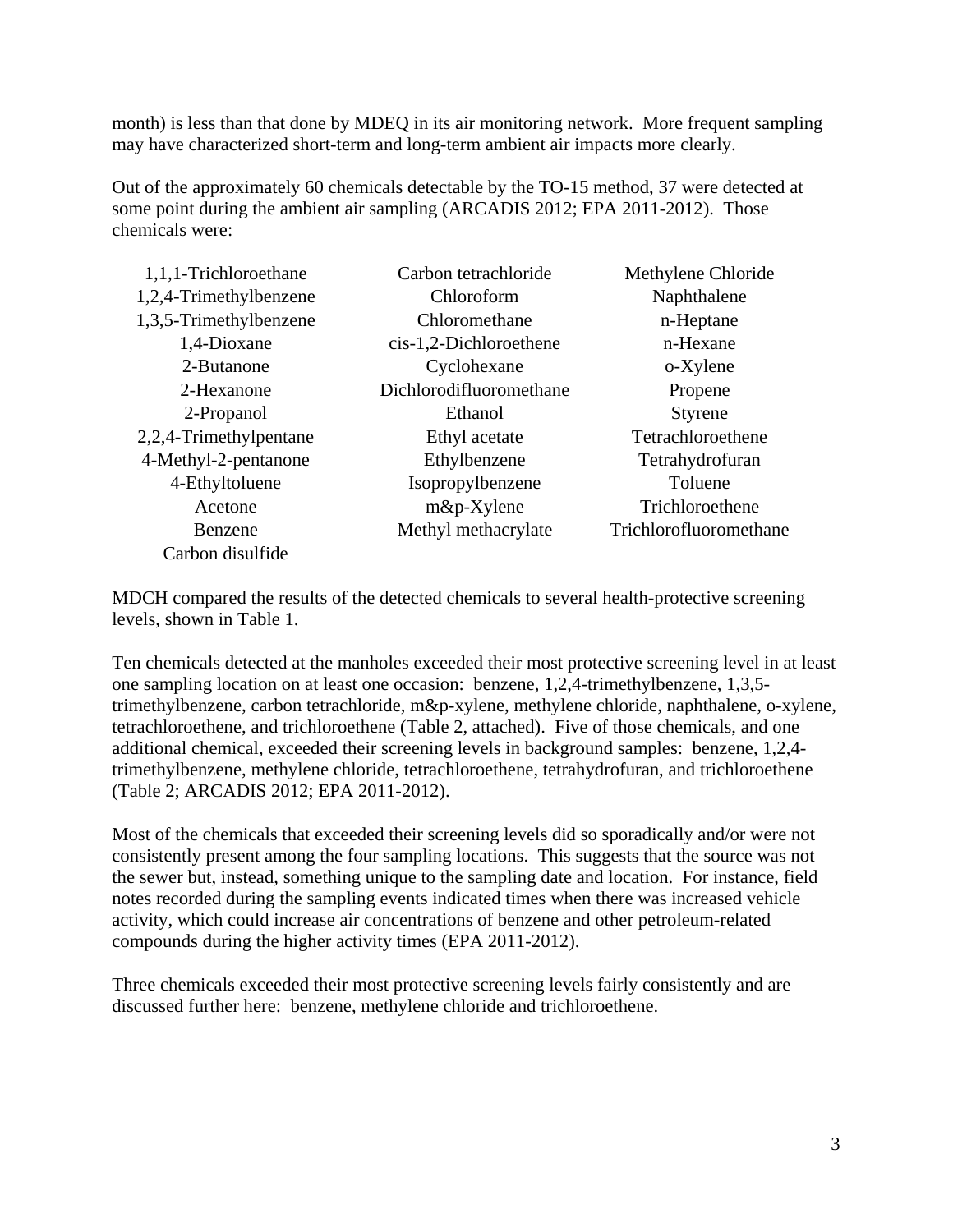Table 1. Screening levels used to evaluate chemicals detected in the Pleasant Street neighborhood ambient air investigation, conducted March 2011 through February 2012 in Detroit, Michigan.

| <b>Screening Level Used</b>    | <b>Definition</b>                          | <b>Exposure Assumptions</b>    |
|--------------------------------|--------------------------------------------|--------------------------------|
| <b>ATSDR Cancer Risk</b>       | Concentration unlikely to                  | Lifetime exposure, but         |
| <b>Evaluation Guide (CREG;</b> | cause an increase in                       | screening level applies to     |
| <b>ATSDR 2005)</b>             | theoretical cancer risk (1 in              | adults only, not to children.  |
|                                | 1,000,000) in an exposed                   |                                |
|                                | population.                                |                                |
| <b>ATSDR MRLs (ATSDR</b>       | Estimate of daily exposure                 | "Acute" exposure is less than  |
| 2005)                          | (for a specified duration)                 | 14 days. "Intermediate" is 14  |
|                                | likely to be without risk of               | days to less than 1 year.      |
|                                | non-cancer health effects.                 | "Chronic" is greater than 1    |
|                                |                                            | year.                          |
| EPA's Reference                | Estimate of daily exposure                 | Lifetime exposure.             |
| Concentration (RfC; EPA        | likely to be without risk of               |                                |
| 2012c                          | non-cancer health effects.                 |                                |
| California chronic Reference   | Estimate of daily exposure                 | Lifetime exposure.             |
| Exposure Limit (CA REL;        | likely to be without risk of               |                                |
| <b>OEHHA 2012)</b>             | non-cancer health effects.                 |                                |
| Michigan Department of         | Used in permitting process to              | Lifetime exposure.             |
| <b>Environmental Quality</b>   | ensure health protection of                |                                |
| (MDEQ) Initial Risk            | ambient air impact, for                    |                                |
| Screening Level (IRSL;         | individual carcinogens from a              |                                |
| <b>MDEQ 2012)</b>              | process: concentration                     |                                |
|                                | unlikely to cause an increase              |                                |
|                                | in cancer risk $(1 \text{ in } 1,000,000)$ |                                |
|                                | in an exposed population.                  |                                |
| <b>MDEQ Secondary Risk</b>     | Used in permitting process to              | Lifetime exposure.             |
| Screening Level (SRSL;         | ensure health protection of                |                                |
| <b>MDEQ 2012)</b>              | ambient air impact, for                    |                                |
|                                | individual carcinogens                     |                                |
|                                | facility-wide: concentration               |                                |
|                                | unlikely to cause a 1-in-                  |                                |
|                                | 100,000 cancer risk                        |                                |
| <b>MDEQ Initial Threshold</b>  | Used in permitting process to              | "Averaging time" (1 hour, 8)   |
| Screening Level (ITSL;         | ensure health protection of                | hours, 24 hours, or annual) is |
| <b>MDEQ 2012)</b>              | ambient air impact:                        | based on the study used to     |
|                                | concentration likely to be                 | determine the ITSL.            |
|                                | without risk of non-cancer                 |                                |
|                                | health effects.                            |                                |

# *Discussion and Public Health Conclusions*

**Benzene** was detected for nearly every sampling event, including the background locations, and exceeded its ATSDR Cancer Risk Evaluation Guide (CREG) of 0.04 ppb (ATSDR 2012) each time. The CREG is the concentration of a chemical that is unlikely to cause an increase in a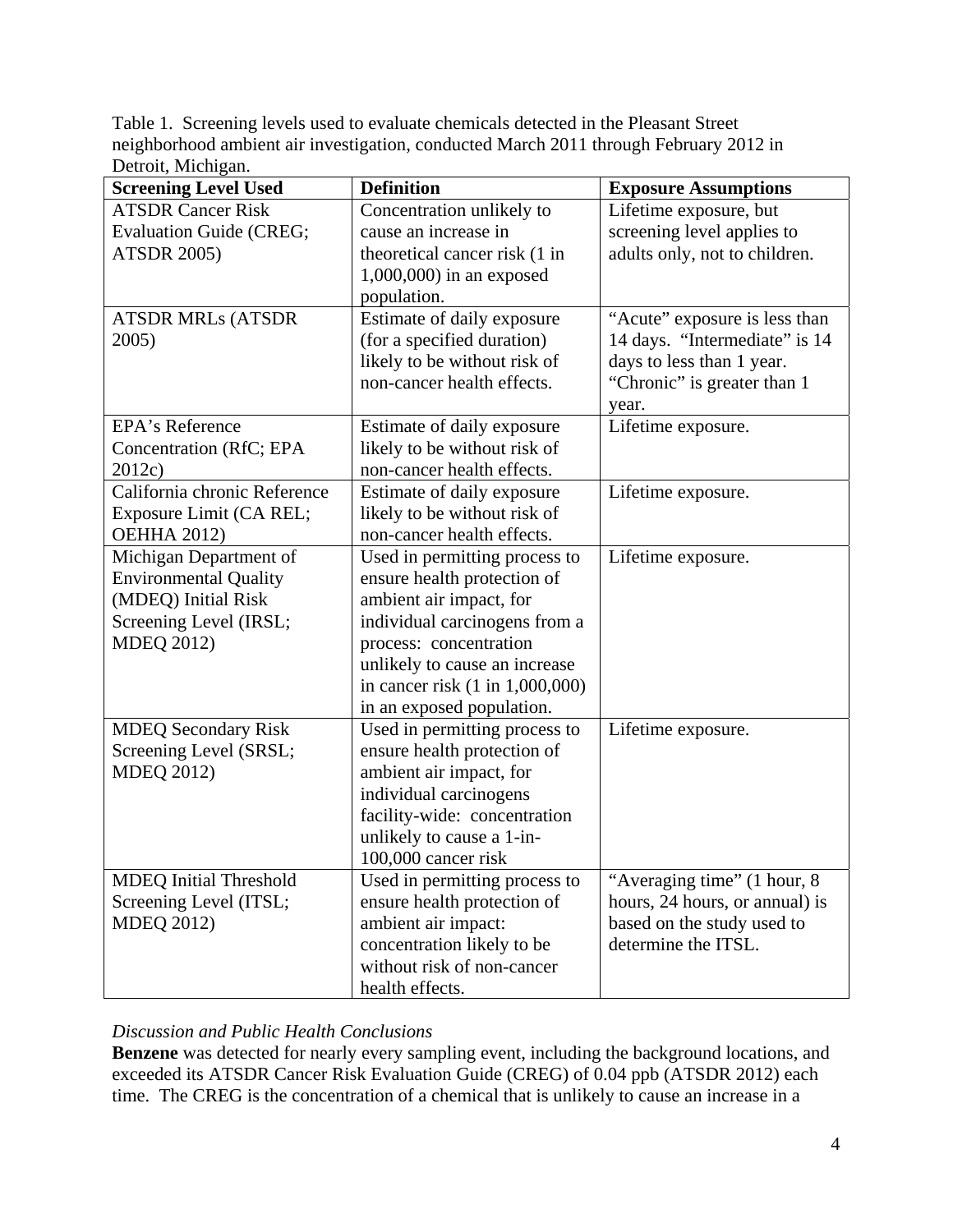theoretical cancer risk of 1 in 1,000,000 in an exposed population. This means if 1,000,000 people were exposed to 0.04 ppb benzene for a lifetime, only one additional cancer, in theory, may occur as a result of that exposure. The CREG is not predictive, and the actual increased risk might be zero (ATSDR 2005). An "acceptable" cancer risk may range from 1 in 10,000 to 1 in 1,000,000, depending on agency policy or state law.

Comparing one 24-hour sample to a screening level intended to address a lifetime exposure is not an appropriate comparison. Rather, long-term data collection is necessary to understand long-term potential exposure. Therefore, the average air concentration is the more appropriate value to use. Table 2 shows the average concentration of benzene detected for the total number of sampling events. If benzene was not detected for a sampling event, one-half the reporting limit was used, which is more protective than using zero for non-detects. The average air concentrations of benzene shown in Table 2 generally suggest an increased cancer risk of 1 in 100,000 (10 times the CREG, or 0.4 ppb), which is considered acceptable by the State of Michigan. Also, the average concentrations seen around the Pleasant Street neighborhood were, for the most part, within the range seen at the background locations. It is *not* likely that benzene concentrations around the Pleasant Street neighborhood are increasing any acceptable cancer risk for this area.

The next most protective screening level for benzene used in this evaluation is the ATSDR chronic Minimal Risk Level, which is 3 ppb (ATSDR 2012). MRLs are estimates of daily exposure likely to be without risk of non-cancer health effects. Only one sample, taken at the Patricia location in May 2011, exceeded the chronic MRL. No samples exceeded the acute MRL for benzene of 9 ppb. It is *not* likely that benzene concentrations recorded for this evaluation would have negative, non-cancer health effects in the long- or short-term.

**Methylene chloride**, also known as dichloromethane, was detected in about half of the samples taken, including the background locations, and frequently exceeded its CREG of 0.6 ppb (ATSDR 2012). Concentrations of this common industrial solvent reported for the Dearborn and Detroit/Fort Street air monitoring stations ranged from 0.2 to 0.4 ppb in 2010 (MDEQ 2011), with detections occurring on nearly every sampling occasion.

As discussed with benzene, an average air concentration is the more appropriate value to compare to screening levels. The average air concentrations of methylene chloride shown in Table 2 generally suggest an increased cancer risk of 1 in 100,000 (10 times the CREG, or 6 ppb), which is considered acceptable by the State of Michigan. Also, the average concentrations seen around the Pleasant Street neighborhood were, for the most part, within the range seen at the background locations. It is *not* likely that methylene chloride concentrations around the Pleasant Street neighborhood are increasing any acceptable cancer risk for this area.

The next most protective screening level for methylene chloride used in this evaluation is the EPA Reference Concentration (RfC) of 170 ppb (EPA 2012a). The RfC is an estimate of daily lifetime exposure likely to be without risk of non-cancer health effects. None of the sampling locations around the Pleasant Street neighborhood exceeded the RfC, however the background sample taken in April 2011 did, with a result of 263 ppb. The average concentrations for methylene chloride in this investigation were all below the RfC. It is *not* likely that methylene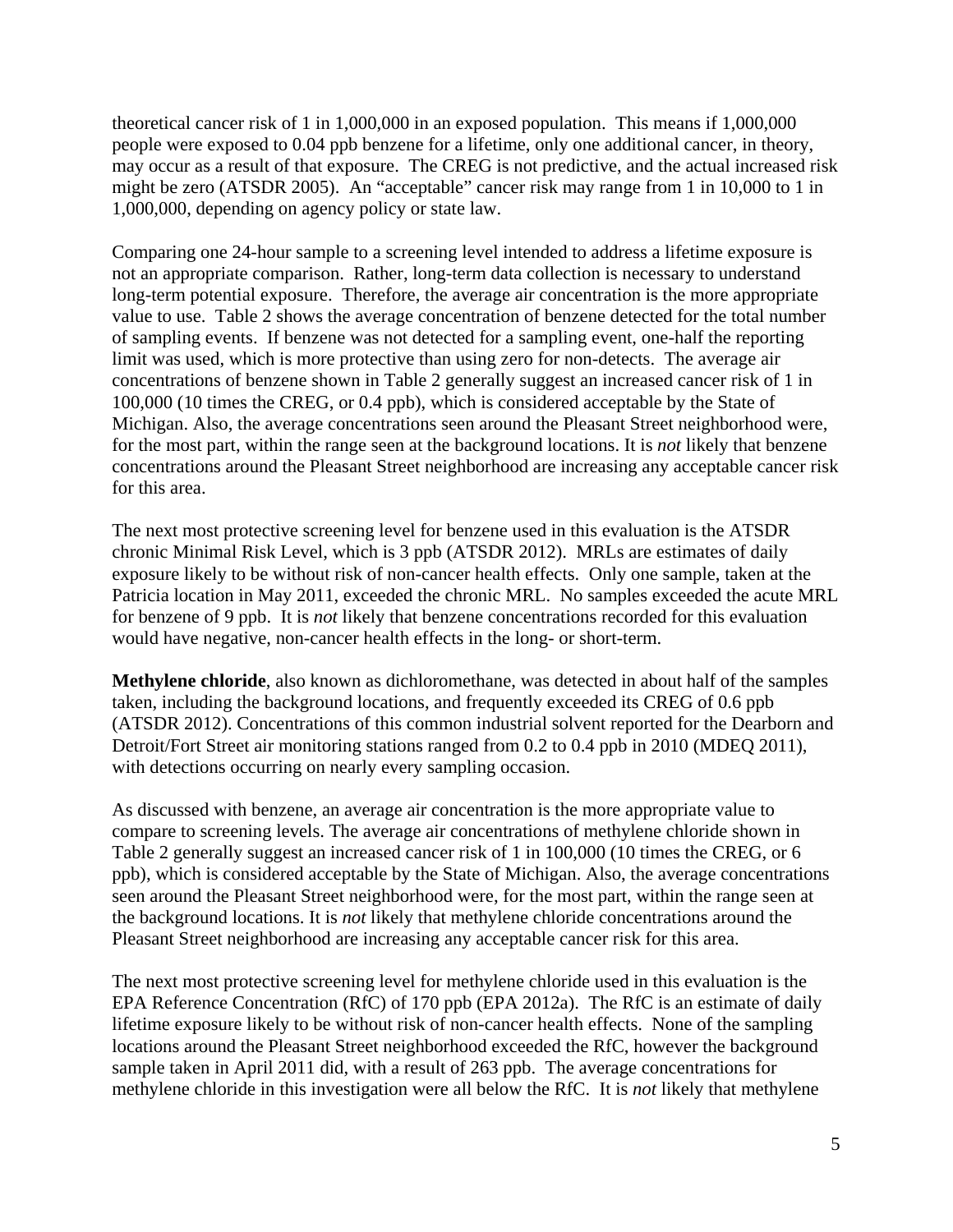chloride concentrations recorded for this evaluation would have negative (non-cancer) health effects.

**Trichloroethene** (TCE) was detected in about one-fourth of the samples taken, including background, and exceeded its CREG of 0.045 ppb (ATSDR 2012) every time. Detection frequency of TCE at the Dearborn air monitoring station in 2010 was about 25%, the highest concentration being 0.07 ppb; it was not detected at the Detroit/Fort Street location that year (MDEQ 2011).

The average air concentrations of TCE shown in Table 2 generally suggest an increased cancer risk of 1 in 100,000 (10 times the CREG, or 0.45 ppb), considered acceptable by the State of Michigan. However, the very high concentration noted at the Liebold location was the only detection at that location during this investigation, strongly suggesting that it was an anomaly. If that concentration, 249 ppb, were not included in the calculation, then the average TCE concentration around the Pleasant Street neighborhood, using one-half the detection limit for non-detects, would be 0.25 ppb. It is *not* likely that TCE concentrations around the Pleasant Street neighborhood are increasing any acceptable cancer risk for this area.

The next most protective screening level for TCE used in this evaluation is the RfC of 0.37 ppb (EPA 2012b). Although most of the detections in this investigation exceeded the RfC, the average concentration at each location generally was less than the RfC. It is *not* likely that TCE concentrations recorded for this evaluation would have negative (non-cancer) health effects.

The results of the EPA investigation in the Pleasant Street neighborhood do *not* indicate that there is an excess risk of cancer or non-cancer health effects. This conclusion is qualified by the fact that the sampling frequency, once a month, was less than that used by the MDEQ in their air monitoring programs. Also, the sampling events ended after one year of data collection and may not be reflective of year-to-year air quality in the neighborhood. Nearby long-term air monitoring stations at Dearborn and Detroit/Fort Street can provide area-wide information, but local impacts, such as sewers off-gassing benzene might not be apparent in those databases. Fortunately, in this case, the Marathon wastewater problem appears to be solved and no longer affecting air quality in the Pleasant Street neighborhood.

If I can be of further assistance in this matter, please do not hesitate to contact me.

Sincerely,

Christina Rose Bush

Christina Bush, Toxicologist Toxicology and Response Program Division of Environmental Health Bureau of Epidemiology

Bushc6@michigan.gov 517-335-9717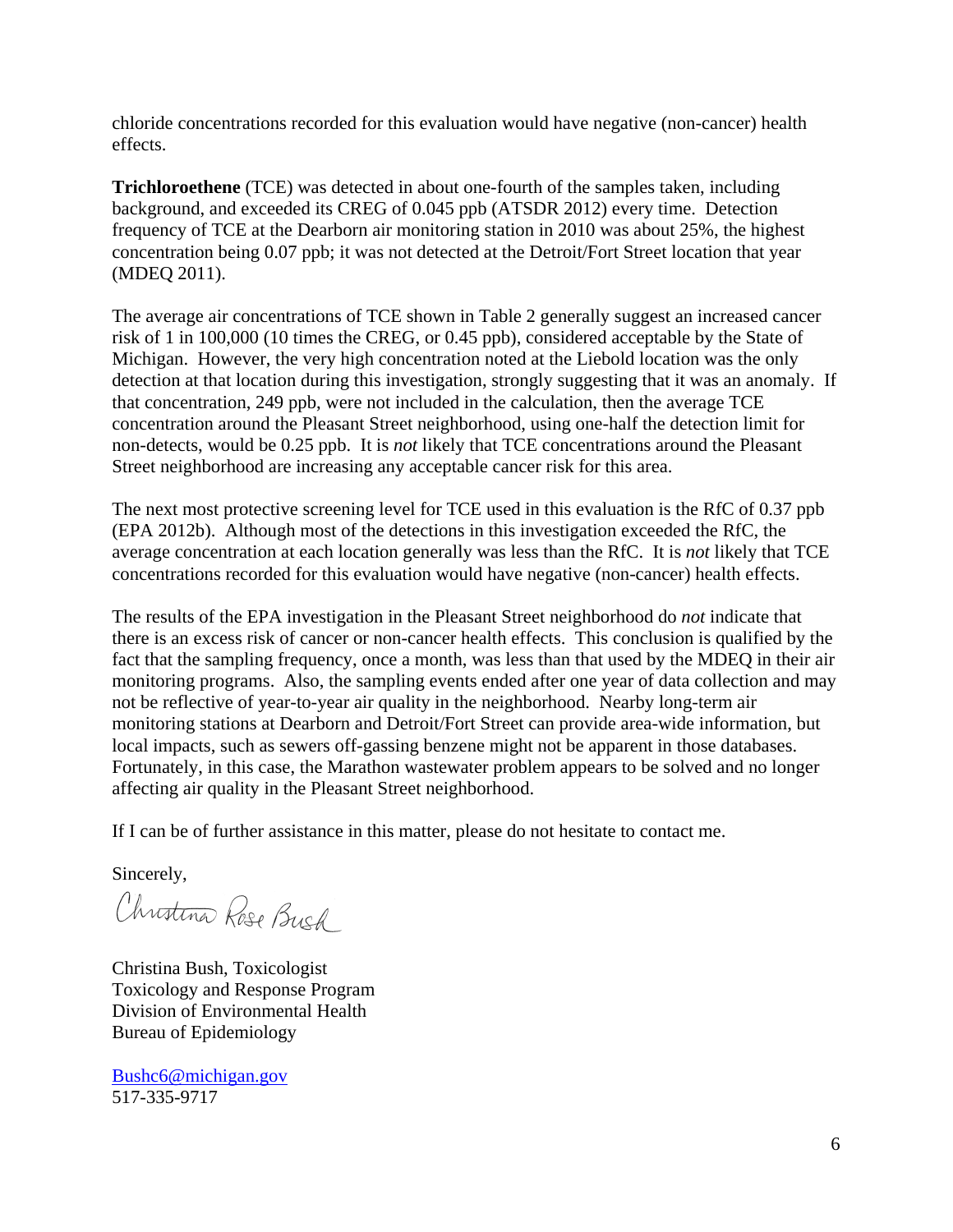Attachment (Table 2)

CC: MDEQ Air Quality Division Detroit Water and Sewerage Department Detroit Health and Wellness Promotion Department Marathon Petroleum Company

References:

- ARCADIS. Marathon Petroleum Company LP Incident Summary Report. Detroit Refinery, 1300 S. Fort Street, Detroit, Michigan. May 1, 2012.
- ATSDR (Agency for Toxic Substances and Disease Registry). Air Comparison Values in ppb (for Volatile Organic Compounds Only) from ATSDR's Sequoia CV Database. February 2012.
- ATSDR. Public Health Assessment Guidance Manual (2005 Update). http://www.atsdr.cdc.gov/hac/PHAManual/toc.html
- EPA (U.S. Environmental Protection Agency). Dichloromethane (CASRN 75-09-2). Integrated Risk Information System (IRIS) Database. Accessed 2012 (a). http://www.epa.gov/iris/subst/0070.htm
- EPA. Trichloroethylene (CASRN 79-01-6). IRIS Database. Accessed 2012 (b). http://www.epa.gov/iris/subst/0199.htm
- EPA. IRIS Glossary. Accessed 2012 (c). http://ofmpub.epa.gov/sor\_internet/registry/termreg/searchandretrieve/glossariesandkeyw ordlists/search.do?details=&glossaryName=IRIS Glossary
- EPA. On-Scene Coordinator Pleasant Street Site. 2011-2012. http://www.epaosc.org/site/site\_profile.aspx?site\_id=6646
- MDEQ (Michigan Department of Environmental Quality). 2010 Air Quality Report. http://www.michigan.gov/documents/deq/deq-aqd-aqe-2010-AIR-QUALITY-REPORT\_362761\_7.PDF
- MDEQ. Initial Threshold Screening Level (ITSL)/Initial Risk Screening Level (IRSL) Glossary. Accessed 2012. http://www.michigan.gov/deq/0,4561,7-135-3310\_4105-11754-- ,00.html
- OEHHA (California Office of Environmental Health Hazard Assessment). Reference Exposure Levels. Accessed 2012. http://www.oehha.ca.gov/air/allrels.html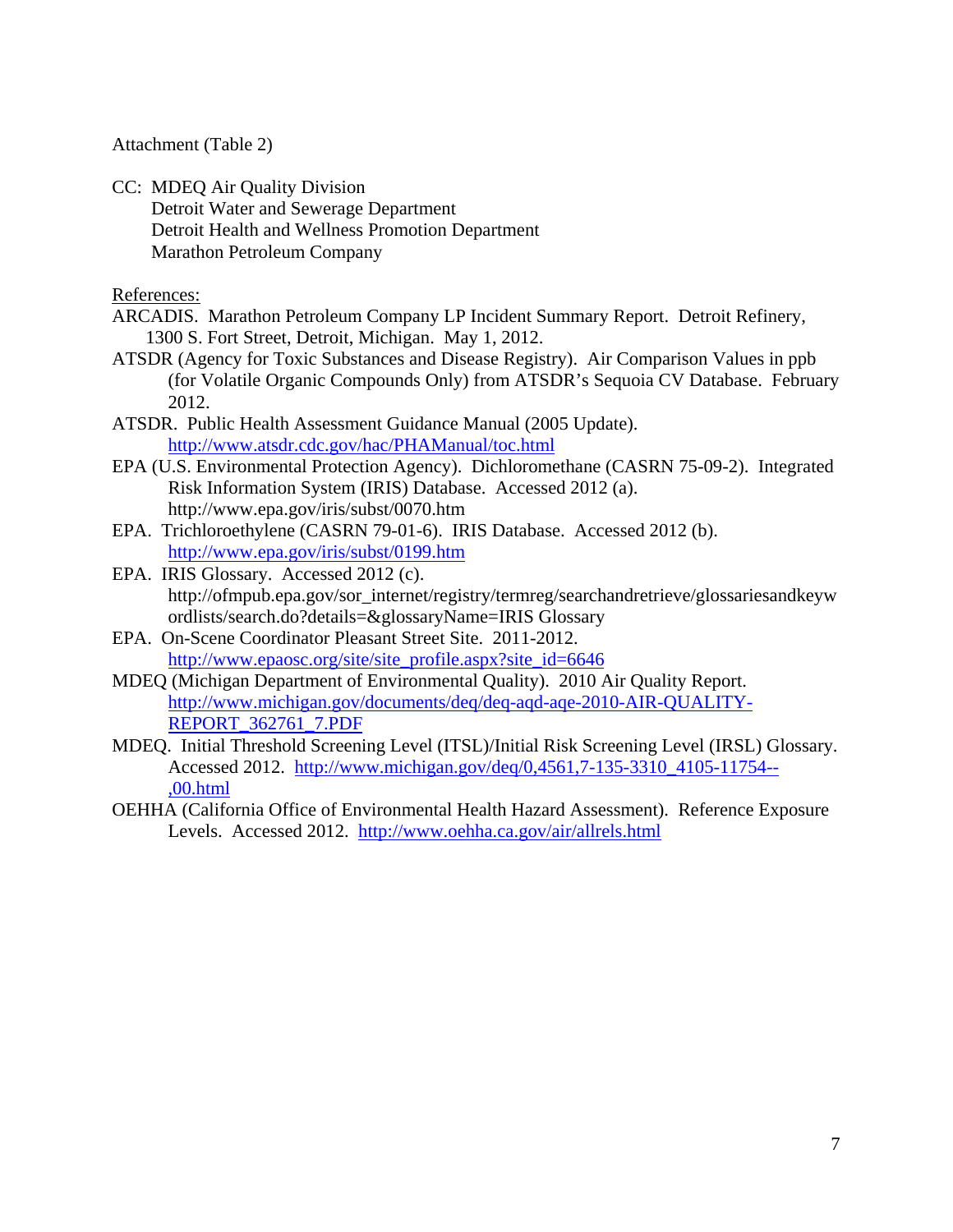| Table 2. Number of detections, number of exceedances, the most protective screening level, the concentration range, and the average            |                                                                                                                                   |                     |                 |                 |                                      |                   |                 |                 |
|------------------------------------------------------------------------------------------------------------------------------------------------|-----------------------------------------------------------------------------------------------------------------------------------|---------------------|-----------------|-----------------|--------------------------------------|-------------------|-----------------|-----------------|
| concentration of chemicals that exceeded their screening levels at least once during ambient air sampling conducted monthly March 2011 through |                                                                                                                                   |                     |                 |                 |                                      |                   |                 |                 |
|                                                                                                                                                | February 2012 near the Pleasant Street neighborhood in Detroit, Michigan. (Concentrations in parts per billion by volume [ppbv].) |                     |                 |                 |                                      |                   |                 |                 |
|                                                                                                                                                | No. Detects                                                                                                                       | $I-75$<br>Screening |                 |                 | Patricia<br>Screening<br>No. Detects |                   |                 |                 |
| Chemical                                                                                                                                       | (No. Exceeds)                                                                                                                     | Level               | Range           | Average         | (No. Exceeds)                        | Level             | Range           | Average         |
| Benzene                                                                                                                                        | 11(11)                                                                                                                            | $0.04^{A}$          | $0.26 - 1.1$    | 0.43            | 10(10)                               | $0.04^{A}$        | $0.22 - 6.87$   | 1               |
| 1,2,4-Trimethylbenzene                                                                                                                         | 6(3)                                                                                                                              | $2^B$               | $0.36 - 640$    | NC <sup>E</sup> | 5(1)                                 | $2^B$             | $0.32 - 10.5$   | NC <sup>E</sup> |
| 1,3,5-Trimethylbenzene                                                                                                                         | 3(1)                                                                                                                              | $45^B$              | $0.36 - 180$    | $NC^E$          | 2(0)                                 | $45^B$            | $0.28 - 2.14$   | NC <sup>E</sup> |
| Carbon tetrachloride                                                                                                                           | 0(0)                                                                                                                              | 0.03 <sup>A</sup>   | ND <sup>D</sup> | $NC^E$          | 0(0)                                 | 0.03 <sup>A</sup> | ND <sup>D</sup> | NC <sup>E</sup> |
| m&p-Xylene                                                                                                                                     | 7(1)                                                                                                                              | $20^B$              | $0.43 - 84$     | $NC^E$          | 6(0)                                 | $20^B$            | $0.64 - 10.6$   | NC <sup>E</sup> |
| Methylene chloride                                                                                                                             | 3(3)                                                                                                                              | 0.6 <sup>A</sup>    | $0.71 - 1.36$   | 0.43            | 8(4)                                 | 0.6 <sup>A</sup>  | $0.2 - 10.8$    | 1.3             |
| Naphthalene                                                                                                                                    | 1(1)                                                                                                                              | $0.6^B$             | 3.2             | $NC^E$          | 1(1)                                 | $0.6^B$           | 14.9            | $NC^E$          |
| o-Xylene                                                                                                                                       | 3(1)                                                                                                                              | $20^B$              | $0.26 - 30$     | $NC^E$          | 5(0)                                 | $20^B$            | $0.272 - 4.49$  | $NC^E$          |
| Tetrachloroethene                                                                                                                              | 1(1)                                                                                                                              | $0.57^{A}$          | 1.36            | NC <sup>E</sup> | 1(0)                                 | $0.57^{A}$        | 0.28            | $NC^E$          |
| Tetrahydrofuran                                                                                                                                | 0(0)                                                                                                                              | $0.2^{\circ}$       | ND <sup>D</sup> | $NC^E$          | 0(0)                                 | $0.2^C$           | ND <sup>D</sup> | NC <sup>E</sup> |
| Trichloroethene                                                                                                                                | 3(3)                                                                                                                              | $0.045^{A}$         | $0.311 - 2.14$  | 0.35            | 4(4)                                 | $0.045^{A}$       | $0.201 - 0.85$  | 0.21            |
|                                                                                                                                                | Liebold                                                                                                                           |                     |                 |                 | Liddesdale                           |                   |                 |                 |
|                                                                                                                                                | No. Detects                                                                                                                       | Screening           |                 |                 | No. Detects                          | Screening         |                 |                 |
| <b>Chemical</b>                                                                                                                                | (No. Exceeds)                                                                                                                     | Level               | Range           | Average         | (No. Exceeds)                        | Level             | Range           | Average         |
| Benzene                                                                                                                                        | 9(9)                                                                                                                              | $0.04^{A}$          | $0.26 - 1.48$   | 0.47            | 10(10)                               | 0.04 <sup>A</sup> | $0.22 - 1.2$    | 0.4             |
| 1,2,4-Trimethylbenzene                                                                                                                         | 5(0)                                                                                                                              | $2^B$               | $0.21 - 0.72$   | $NC^E$          | 6(0)                                 | $2^B$             | $0.28 - 0.8$    | NC <sup>E</sup> |
| 1,3,5-Trimethylbenzene                                                                                                                         | 2(0)                                                                                                                              | $45^B$              | $0.32 - 0.36$   | NC <sup>E</sup> | 2(0)                                 | $45^B$            | $0.32 - 0.4$    | NC <sup>E</sup> |
| Carbon tetrachloride                                                                                                                           | 1(1)                                                                                                                              | 0.03 <sup>A</sup>   | 0.172           | $NC^E$          | 1(1)                                 | 0.03 <sup>A</sup> | 0.172           | NC <sup>E</sup> |
| m&p-Xylene                                                                                                                                     | 8(0)                                                                                                                              | $20^B$              | $0.43 - 1.6$    | $NC^E$          | 6(0)                                 | $20^B$            | $0.47 - 1.3$    | NC <sup>E</sup> |
| Methylene chloride                                                                                                                             | 5(3)                                                                                                                              | 0.6 <sup>A</sup>    | $0.21 - 49$     | 4.3             | 7(3)                                 | 0.6 <sup>A</sup>  | $0.2 - 3.54$    | 0.65            |
| Naphthalene                                                                                                                                    | 2(2)                                                                                                                              | $0.6^B$             | $0.789 - 0.939$ | NC <sup>E</sup> | 1(1)                                 | $0.6^B$           | 0.695           | NC <sup>E</sup> |
| o-Xylene                                                                                                                                       | 3(0)                                                                                                                              | $20^B$              | $0.29 - 0.7$    | $NC^E$          | 3(0)                                 | $20^B$            | $0.408 - 0.44$  | $NC^E$          |
| Tetrachloroethene                                                                                                                              | 1(0)                                                                                                                              | $0.57^{A}$          | 0.464           | $NC^E$          | 1(0)                                 | $0.57^{A}$        | 0.421           | NC <sup>E</sup> |
| Tetrahydrofuran                                                                                                                                | 0(0)                                                                                                                              | $0.2^C$             | ND <sup>D</sup> | $NC^E$          | 0(0)                                 | $0.2^C$           | ND <sup>D</sup> | $NC^E$          |
| Trichloroethene                                                                                                                                | 1(1)                                                                                                                              | $0.045^{A}$         | 249             | 21              | 3(3)                                 | $0.045^{A}$       | $0.348 - 15$    | $1.4\,$         |